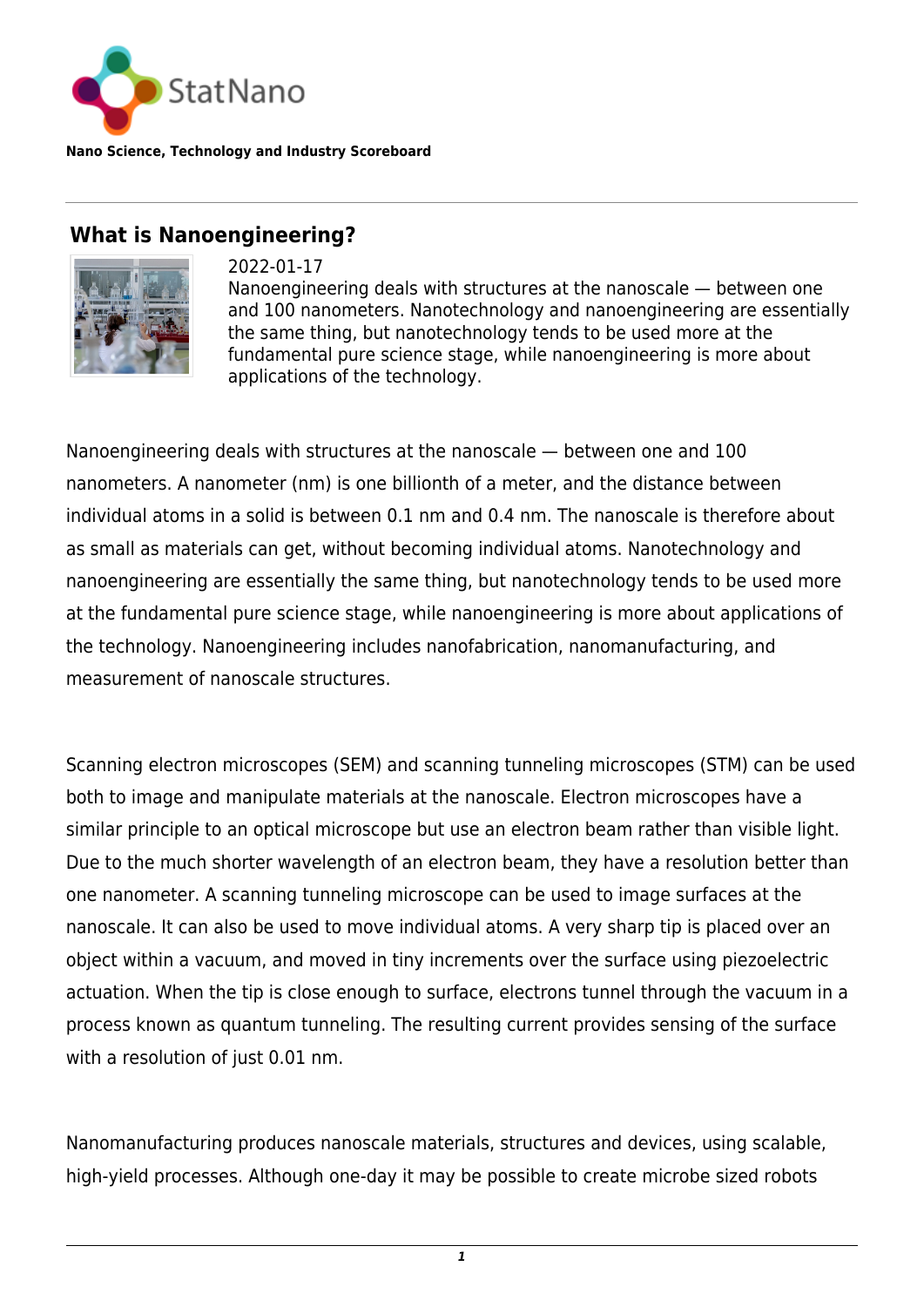with nanoscale mechanical parts, todays nanomanufacturing generally involves the creation of simple repeating structures at the nanoscale. Nanoscale structures include active materials for electrodes used in batteries and fuel cells, and many semiconductor devices such as computer chips. Bulk materials include powders, graphene and carbon nanotubes.

Perhaps the most established form of nanomanufacturing is nanofabrication, which creates precisely defined structures at the nanoscale. Many of the methods used have been developed by the semiconductor industry, which uses a sequential process of thin film material deposition, patterning and etching, to produce electronic circuits. For example, integrated circuits are created with transistors formed from the intersections of conducting metal fins arranged in a grid pattern. Although originally these processes were used to produce much larger circuits, over the last twenty years they have moved into the nanoscale. In the most advanced '5 nm process' computer chips, the grids have metal fins spaced at a pitch of approximately 20 nm.

The first stage of the semiconductor fabrication process, thin film material deposition, involves depositing layers of metallic material on a semiconductor substrate. Deposition can be carried out using vacuum evaporation, sputter deposition or chemical vapor deposition. This layered material is then patterned, selectively removing the upper layer to form the electronic circuit. Patterning methods include photolithography, electron-beam lithography and nano-imprint lithography. Lithography uses a mask to preserve material while the material below the gaps in the mask are vaporized by a laser or electron-beam — much like a stencil.

Subsequent layers may then be removed by etching, with processes classified as wet or dry etching. Chemical wet etching uses reactive liquids such acids, bases and solvents. Dry etching uses reactive gases in processes including reactive ion etching and conductively coupled plasma etching. Nanofabrication must be performed in a clean room. In addition to the major semiconductor production processes described above, newer nanofabrication processes include quantum dots, nanowires and self assembly.

Nanoscale materials such as nanoparticles and nanostructured materials are produced using

*2*